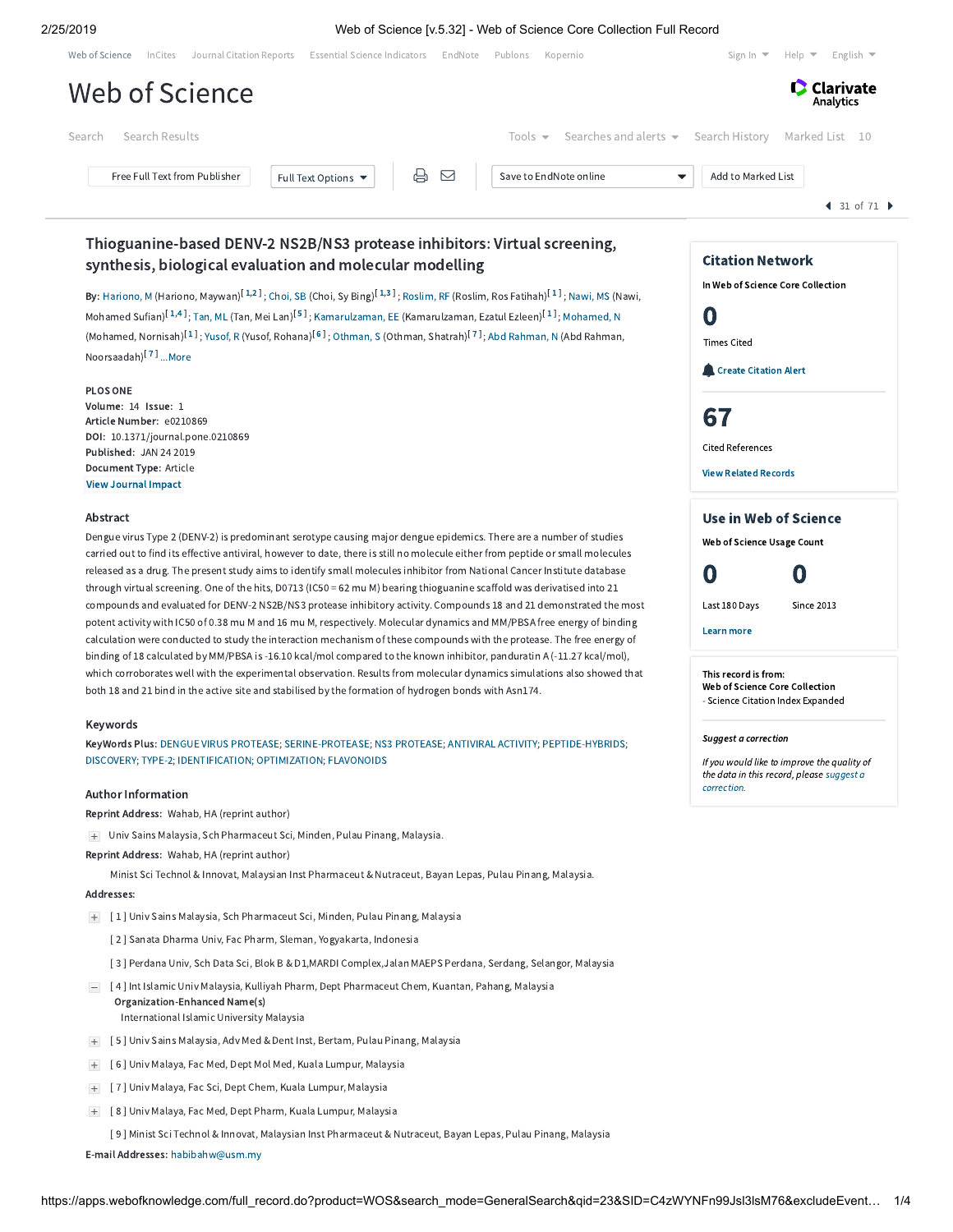### Funding

| <b>Funding Agency</b>                                   | <b>Grant Number</b> |  |  |  |
|---------------------------------------------------------|---------------------|--|--|--|
| Science Fund Grant                                      | 02-05-23-SF0019     |  |  |  |
| Research University Grant for Team (RUT)                | 1001/PKIMIA/855006  |  |  |  |
| Universiti Sains Malaysia                               |                     |  |  |  |
| Malaysian Ministry of Science and Technology Innovation | 02-05-23-SF0019     |  |  |  |

# View [funding](javascript:hide_show() text

# Publisher

PUBLIC LIBRARY SCIENCE, 1160 BATTERY STREET, STE 100, SAN FRANCISCO, CA 94111 USA

# Categories / Classification

Research Areas: Science & Technology - Other Topics Web of Science Categories: Multidisciplinary Sciences

# See more data fields

 $4$  31 of 71  $\blacktriangleright$ 

|    | <b>Cited References: 67</b><br>Showing 30 of 67<br><b>View All in Cited References page</b>                                                                                                                                                                                                | (from Web of Science Core Collection) |
|----|--------------------------------------------------------------------------------------------------------------------------------------------------------------------------------------------------------------------------------------------------------------------------------------------|---------------------------------------|
| 1. | THE CYTOTOXICITY OF THIOGUANINE VS MERCAPTOPURINE IN ACUTE LYMPHOBLASTIC-LEUKEMIA<br>By: ADAMSON, PC; POPLACK, DG; BALIS, FM<br>LEUKEMIA RESEARCH Volume: 18 Issue: 11 Pages: 805-810 Published: NOV 1994                                                                                  | Times Cited: 49                       |
| 2. | Title: [not available]<br>By: [Anonymous].<br>HyperChem (TM) Profesional 8.0<br>Publisher: Hypercube, Inc.                                                                                                                                                                                 | Times Cited: 1                        |
| 3. | Dengue vaccine: WHO position paper - July 2016.<br>By: [Anonymous]<br>Releve epidemiologique hebdomadaire Volume: 91 Issue: 30 Pages: 349-64 Published: 2016-Jul-29                                                                                                                        | Times Cited: 52                       |
| 4. | Inhibitors of Dengue virus and West Nile virus proteases based on the aminobenzamide scaffold<br>By: Aravapalli, Sridhar; Lai, Huiguo; Teramoto, Tadahisa; et al.<br>BIOORGANIC & MEDICINAL CHEMISTRY Volume: 20 Issue: 13 Pages: 4140-4148 Published: JUL 1 2012                          | <b>Times Cited: 26</b>                |
| 5. | C-Terminal Residue Optimization and Fragment Merging: Discovery of a Potent Peptide-Hybrid Inhibitor of Dengue Protease<br>By: Behnam, Mira A. M.; Nitsche, Christoph; Vechi, Sergio M.; et al.<br>ACS MEDICINAL CHEMISTRY LETTERS Volume: 5 Issue: 9 Pages: 1037-1042 Published: SEP 2014 | Times Cited: 15                       |
| 6. | The Medicinal Chemistry of Dengue Virus<br>By: Behnam, Mira A. M.; Nitsche, Christoph; Boldescu, Veaceslav; et al.<br>JOURNAL OF MEDICINAL CHEMISTRY Volume: 59 Issue: 12 Pages: 5622-5649 Published: JUN 23 2016                                                                          | <b>Times Cited: 26</b>                |
| 7. | Discovery of Nanomolar Dengue and West Nile Virus Protease Inhibitors Containing a 4-Benzyloxyphenylglycine Residue<br>By: Behnam, Mira A. M.; Graft, Dominik; Bartenschlager, Ralf; et al.<br>JOURNAL OF MEDICINAL CHEMISTRY Volume: 58 Issue: 23 Pages: 9354-9370 Published: DEC 10 2015 | Times Cited: 20                       |
| 8. | The global distribution and burden of dengue<br>By: Bhatt, Samir; Gething, Peter W.; Brady, Oliver J.; et al.<br>NATURE Volume: 496 Issue: 7446 Pages: 504-507 Published: APR 25 2013                                                                                                      | Times Cited: 2,808                    |
| 9. |                                                                                                                                                                                                                                                                                            | Times Cited: 398                      |

https://apps.webofknowledge.com/full\_record.do?product=WOS&search\_mode=GeneralSearch&qid=23&SID=C4zWYNFn99Jsl3lsM76&excludeEvent… 2/4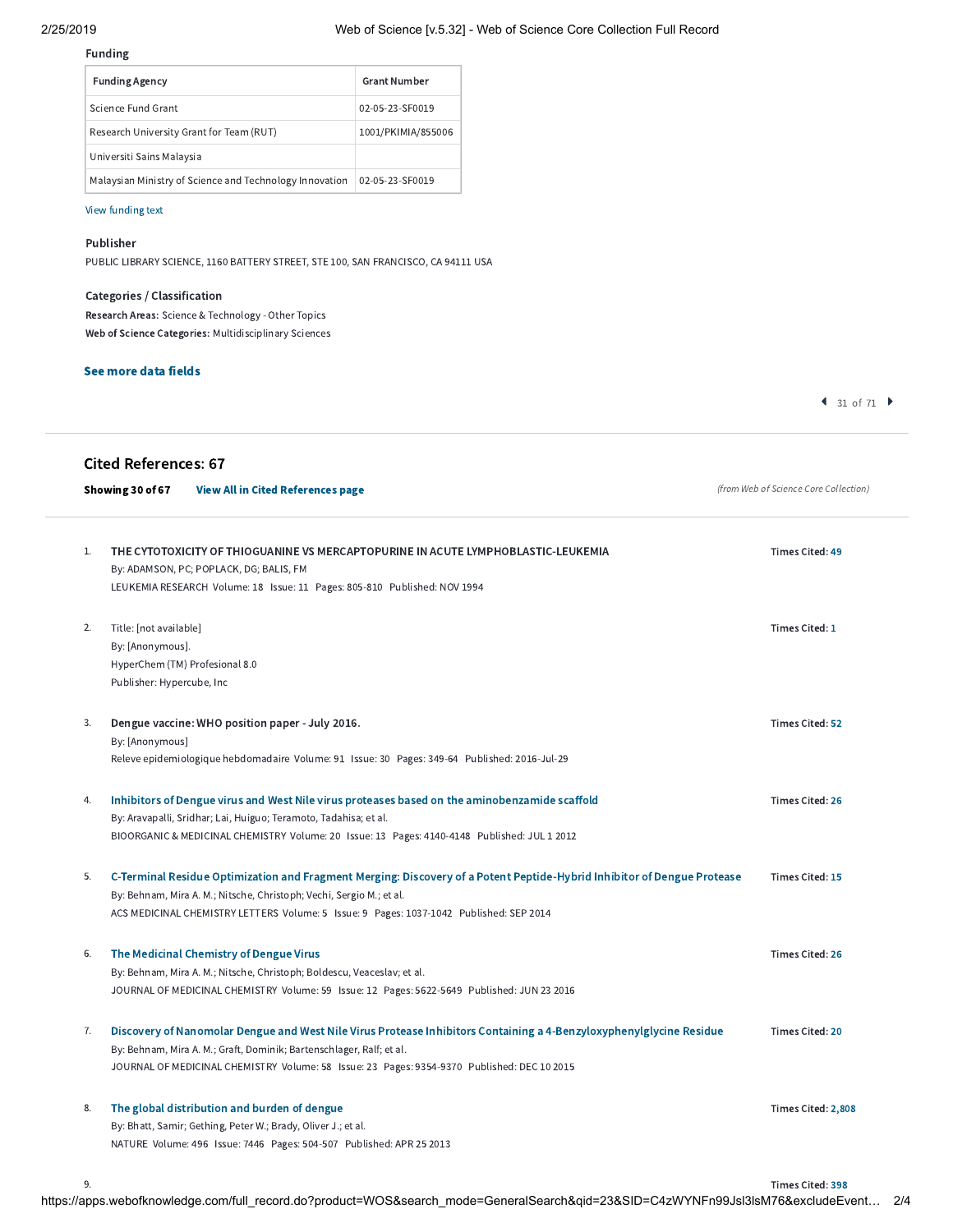| 2 ບ່ານ | And on opening [Aroroz] - Ando or opiging conditioned condition is an independent                                                                                                     |                         |
|--------|---------------------------------------------------------------------------------------------------------------------------------------------------------------------------------------|-------------------------|
|        | Refining the Global Spatial Limits of Dengue Virus Transmission by Evidence-Based Consensus<br>Associated Data                                                                        | . uu uuu. uu u          |
|        | By: Brady, Oliver J.; Gething, Peter W.; Bhatt, Samir; et al.<br>PLOS NEGLECTED TROPICAL DISEASES Volume: 6 Issue: 8 Article Number: e1760 Published: AUG 2012                        |                         |
| 10.    | Discovery of antiviral molecules for dengue: In silico search and biological evaluation                                                                                               | Times Cited: 10         |
|        | By: Cabarcas-Montalvo, Maria; Maldonado-Rojas, Wilson; Montes-Grajales, Diana; et al.<br>EUROPEAN JOURNAL OF MEDICINAL CHEMISTRY Volume: 110 Pages: 87-97 Published: MAR 3 2016       |                         |
| 11.    | Competitive inhibition of the dengue virus NS3 serine protease by synthetic peptides representing polyprotein cleavage sites<br>By: Chanprapaph, S; Saparpakorn, P; Sangma, C; et al. | Times Cited: 61         |
|        | BIOCHEMICAL AND BIOPHYSICAL RESEARCH COMMUNICATIONS Volume: 330 Issue: 4 Pages: 1237-1246 Published: MAY 20 2005                                                                      |                         |
| 12.    | Benchmark of four popular virtual screening programs: construction of the active/decoy dataset remains a major determinant of Times Cited: 13<br>measured performance                 |                         |
|        | By: Chaput, Ludovic; Martinez-Sanz, Juan; Saettel, Nicolas; et al.<br>JOURNAL OF CHEMINFORMATICS Volume: 8 Article Number: 56 Published: OCT 17 2016                                  |                         |
| 13.    | 6-Thioguanine is noncompetitive and slow binding inhibitor of human deubiquitinating protease USP2<br>By: Chuang, S-J; Cheng, S-C; Tang, H-C; et al.                                  | Times Cited: 1          |
|        | Sci Rep Volume: 8 Pages: 1-9 Published: 2018                                                                                                                                          |                         |
|        | URL: https://doi.org/10                                                                                                                                                               |                         |
|        | [Show additional data]                                                                                                                                                                |                         |
| 14.    | THE PURINE PATH TO CHEMOTHERAPY                                                                                                                                                       | Times Cited: 23         |
|        | By: ELION, GB                                                                                                                                                                         |                         |
|        | BIOSCIENCE REPORTS Volume: 9 Issue: 5 Pages: 509-529 Published: OCT 1989                                                                                                              |                         |
| 15.    | Design, structure-based focusing and in silico screening of combinatorial library of peptidomimetic inhibitors of Dengue virus<br>NS2B-NS3 protease                                   | Times Cited: 25         |
|        | By: Frecer, Vladimir; Miertus, Stanislav                                                                                                                                              |                         |
|        | JOURNAL OF COMPUTER-AIDED MOLECULAR DESIGN Volume: 24 Issue: 3 Pages: 195-212 Published: MAR 2010                                                                                     |                         |
| 16.    | Flavonoids as noncompetitive inhibitors of Dengue virus NS2B-NS3 protease: Inhibition kinetics and docking studies                                                                    | Times Cited: 27         |
|        | By: Freitas de Sousa, Lorena Ramos; Wu, Hongmei; Nebo, Liliane; et al.                                                                                                                |                         |
|        | BIOORGANIC & MEDICINAL CHEMISTRY Volume: 23 Issue: 3 Pages: 466-470 Published: FEB 1 2015                                                                                             |                         |
| 17.    | Fragment-Based Molecular Design of New Competitive Dengue Den2 Ns2b/Ns3 Inhibitors from the Components of Fingerroot<br>(Boesenbergia rotunda)                                        | <b>Times Cited: 4</b>   |
|        | By: Frimayanti, Neni; Zain, Sharifuddin M.; Lee, Vannajan Sanghiran; et al.                                                                                                           |                         |
|        | In Silico Biology Volume: 11 Issue: 1-2 Pages: 29-37 Published: 2011                                                                                                                  |                         |
| 18.    | Virus-Like Particle Secretion and Genotype-Dependent Immunogenicity of Dengue Virus Serotype 2 DNA Vaccine                                                                            | Times Cited: 9          |
|        | By: Galula, Jedhan U.; Shen, Wen-Fan; Chuang, Shih-Te; et al.<br>JOURNAL OF VIROLOGY Volume: 88 Issue: 18 Pages: 10813-10830 Published: SEP 2014                                      |                         |
| 19.    | The MM/PBSA and MM/GBSA methods to estimate ligand-binding affinities                                                                                                                 | <b>Times Cited: 400</b> |
|        | By: Genheden, Samuel; Ryde, Ulf                                                                                                                                                       |                         |
|        | EXPERT OPINION ON DRUG DISCOVERY Volume: 10 Issue: 5 Pages: 449-461 Published: MAY 2015                                                                                               |                         |
| 20.    | <b>Dengue</b>                                                                                                                                                                         | Times Cited: 308        |
|        | By: Guzman, Maria G.; Harris, Eva                                                                                                                                                     |                         |
|        | LANCET Volume: 385 Issue: 9966 Pages: 453-465 Published: JAN 31 2015                                                                                                                  |                         |
| 21.    | 9-Benzy1-6-benzylsulfany1-9H-purin-2-amine                                                                                                                                            | Times Cited: 2          |
|        | Associated Data                                                                                                                                                                       |                         |
|        | By: Hariono, Maywan; Wahab, Habibah A.; Tan, Mei Lan; et al.                                                                                                                          |                         |
|        | ACTA CRYSTALLOGRAPHICA SECTION E-CRYSTALLOGRAPHIC COMMUNICATIONS Volume: 70 Pages: O288-+ Part: 3 Published: MAR 2014                                                                 |                         |
| 22.    | 2-Bromo-4-(3,4-dimethyl-5-phenyl-1,3-oxazolidin-2-yl)-6-methoxyphenol                                                                                                                 | <b>Times Cited: 2</b>   |

https://apps.webofknowledge.com/full\_record.do?product=WOS&search\_mode=GeneralSearch&qid=23&SID=C4zWYNFn99Jsl3lsM76&excludeEvent… 3/4